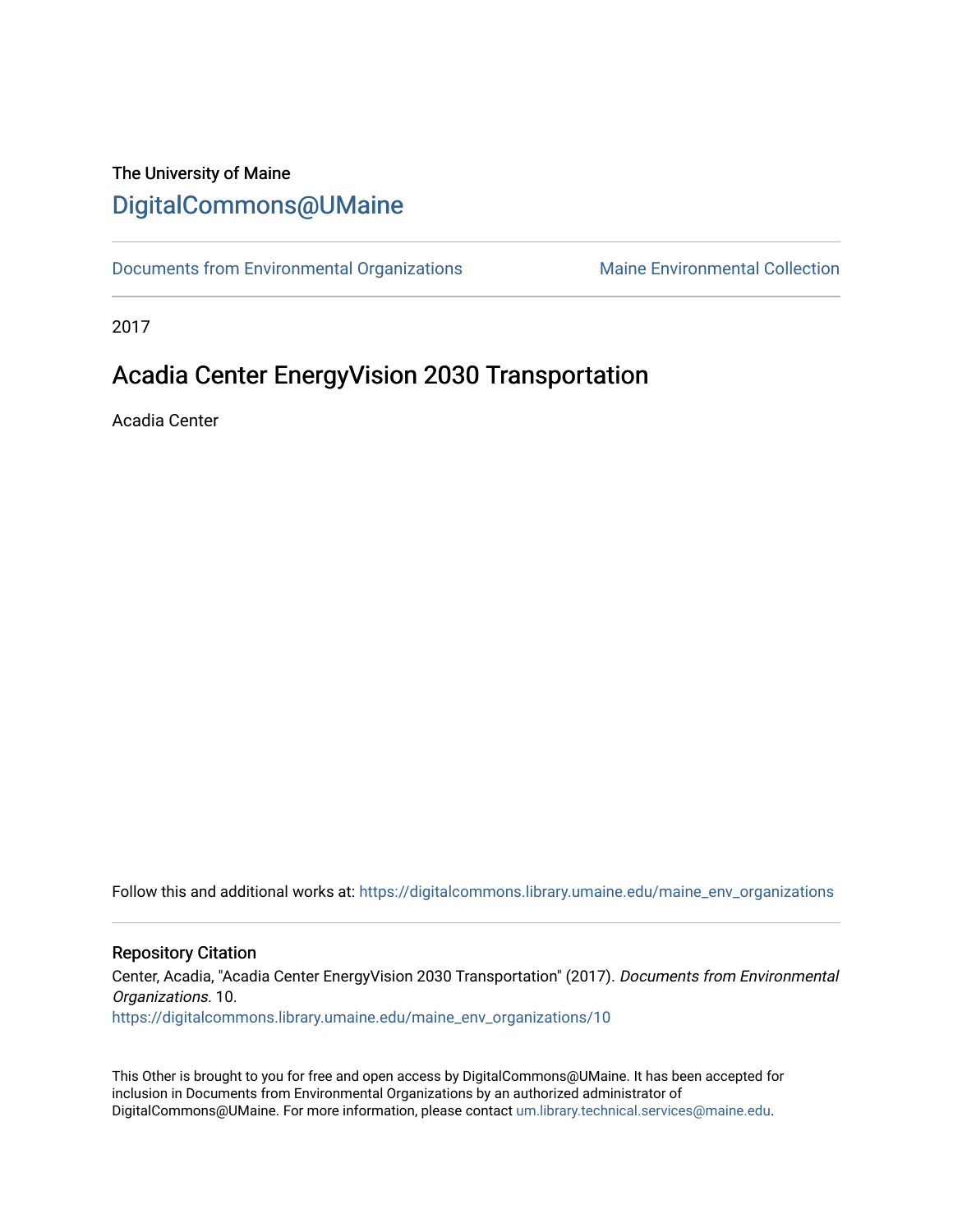

# EnergyVision 2030

# **Transportation** Companion Brief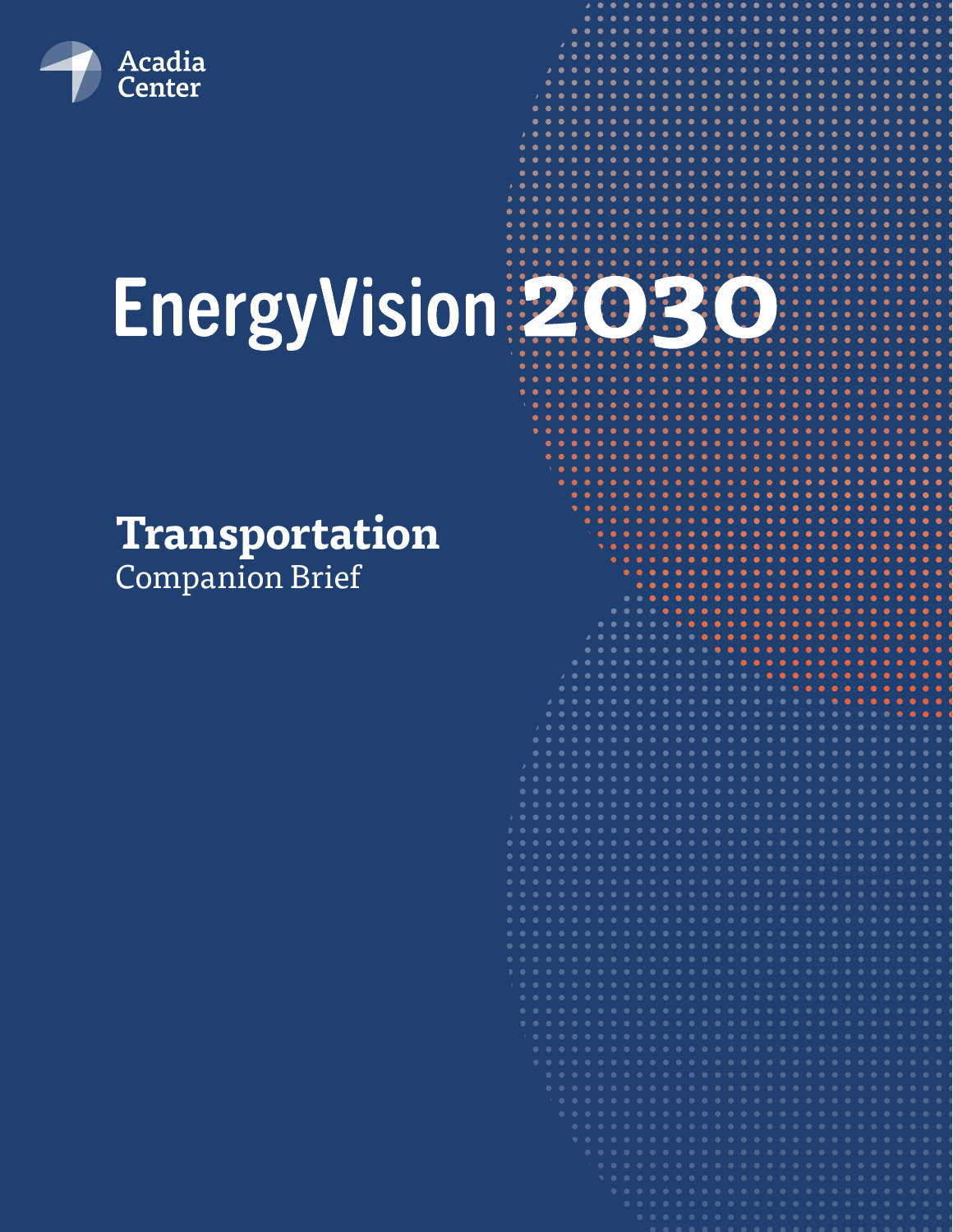# **Transportation**

New York and New England must embrace clean transportation technologies to build a cleaner and more efficient regional transportation system. By adopting these technologies, states can also reduce greenhouse gas (GHG) emissions significantly, as fossil fuels burned for transportation represent the largest share of the region's GHG emissions (40%). New policy measures can build on already growing consumer interest in zero-emission vehicles (ZEVs), primarily electric vehicles (EVs), to replace more conventional cars and trucks. At the same time, the states can invest in alternative mobility options to create vibrant communities and reduce the need to drive in both urban and rural areas. The figure below shows some of the shifts necessary.



# **Electrifying Cars and Trucks**

Zero-emission vehicles can reduce our carbon footprint, lower driving costs, and earn money for EV owners who participate in future electricity markets for battery storage. EVs are practical, commercially available cars and light trucks, which, even with low gas prices, can save consumers money on driving costs. Recognizing the consumer benefits of EVs, as well as their GHG advantage, five of seven<sup>1</sup> Northeast states signed an agreement to put nearly 1.4 million ZEVs on the road by 2025. Acadia Center modeling demonstrates that the agreement puts the region on the right track towards the 2030 emissions reduction goal, but that states can

advance progress beyond 2025 to **electrify 17% of the Northeast fleet by 2030**. California has demonstrated that rapid deployment of EVs is possible, achieving 3.6% of sales in 2016.**<sup>2</sup>**



States can pursue or enhance policies to promote the purchase of ZEVs in the Northeast by reducing ownership costs, increasing infrastructure, broadening public awareness, and ensuring consumer protections. Fortunately, many—but not all—states in the region have already started to implement these policies; nevertheless, success hinges on the ability of all Northeast states to pursue successful ZEV strategies.

#### Making ZEVs Affordable for All

There are two primary strategies for promoting ZEVs: (1) decrease the vehicle's purchase price and, (2) in the case of EVs, decrease charging costs. To cut the price of buying a ZEV, many states now offer rebates or other incentives ranging from \$500 to \$3,000, depending on the state and type of vehicle (e.g., whether a car is an EV or a fuel cell vehicle). In order to spur the development of EV markets that will lead to better economies of scale, states that do not offer rebates should adopt these programs, and all states should work to ensure robust, consistent policies and long-term sources of funding. In addition, states should establish rebate programs for income-eligible participants that provide incentives for both new and used vehicles.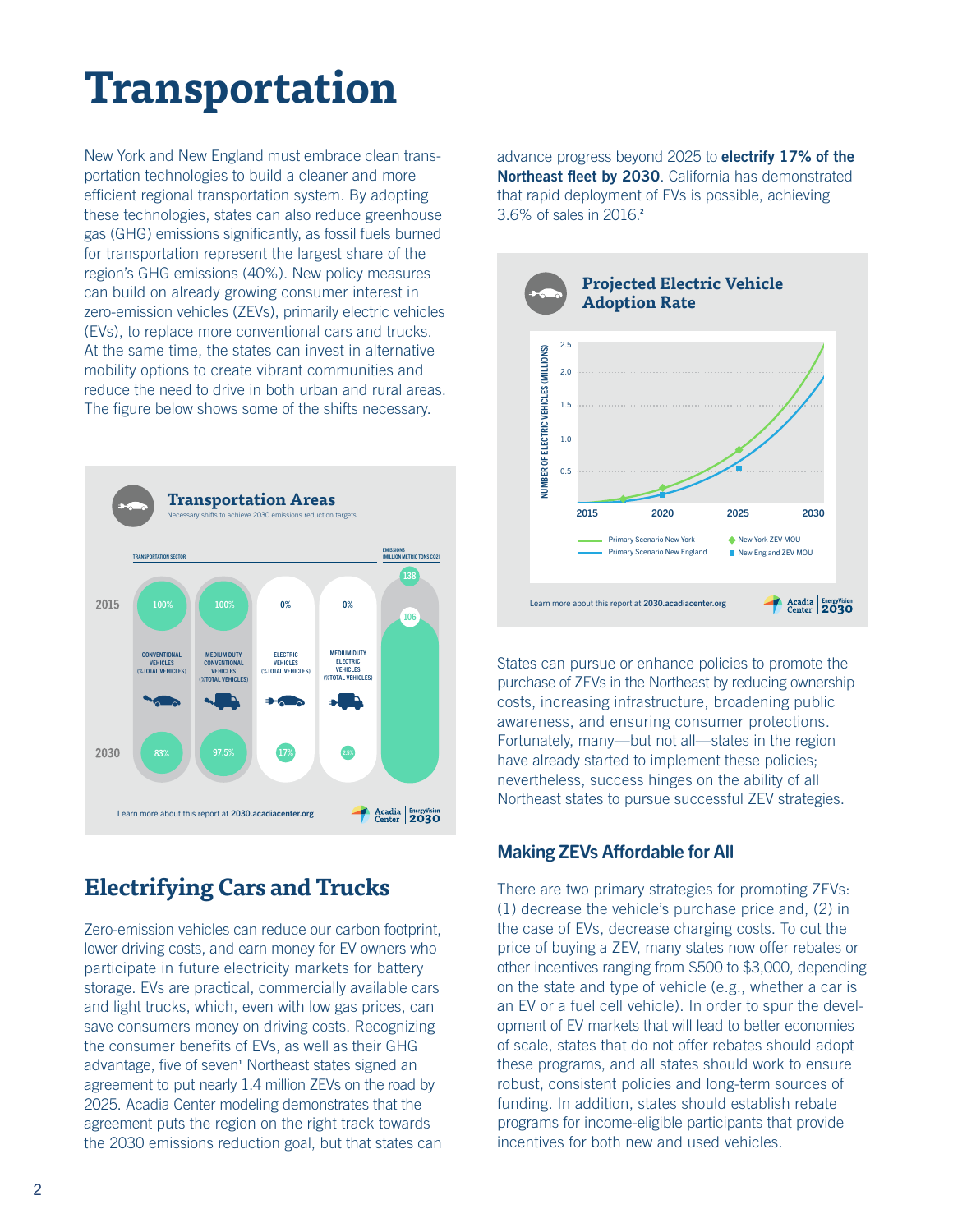

States can lower the cost to operate an EV by establishing electric rates that take advantage of low nighttime electricity costs. Currently, in almost all states, residential customers are charged a flat electric rate, regardless of when they use electricity. Rates that vary by time of day can optimize use of the electric grid. State public utility commissions should pursue time-of-use charging rates for electric vehicles in order to benefit consumers and the grid.



#### Increasing Availability of EV Charging Stations

While most of today's EVs provide enough range for an average driver's daily needs, consumers will more readily accept EV technology if charging stations are more widely available. To overcome EV range concerns, states should invest in charging infrastructure and minimize barriers to building new charging stations. State leaders should increase the convenience and visibility of EVs by investing in fast charging stations along designated corridors, public charging at state and municipal buildings, and charging facilities in workplaces. In addition, reducing or eliminating electricity demand charges for EV station hosts will remove another barrier to building EV infrastructure.

Consumers must be protected as the electric vehicle charging market grows. States should ensure that consumers have open access to public charging stations with fair and transparent pricing, and they should prohibit vendors that require a subscription fee. Public utility commissions should also thoroughly evaluate any proposals by utilities to pay for charging infrastructure with ratepayer funds.

#### Broadening Public Awareness

Despite the growing popularity of EVs, many consumers are not aware of the benefits of owning an EV. States can increase EV awareness by adding electric vehicles to their fleets and installing public charging stations at municipal buildings. Adoption by the public sector helps promote these vehicles and lowers operating and fuel costs borne by taxpayers. Similarly, by providing incentives for private entities to purchase EV fleet vehicles, states can further increase the visibility of EVs. Workplace and public charging infrastructure also serve to increase awareness and start discussions around EVs and owner experiences.

#### Medium-duty Vehicles

Beyond passenger cars and light trucks, medium-duty vehicles, such as buses and delivery trucks, can also be electrified. For example, at the end of 2015, FedEx had already placed nearly 1,200 electric vehicles in service in its global fleet. **Converting 2.5% of the medium duty fleet to electric vehicles by 2030** will help the region meet its clean energy goals. By promoting the benefits of these vehicles, including reduced fuel and maintenance costs, states can achieve greater adoption of commercially available electric alternatives in the medium-duty fleet.